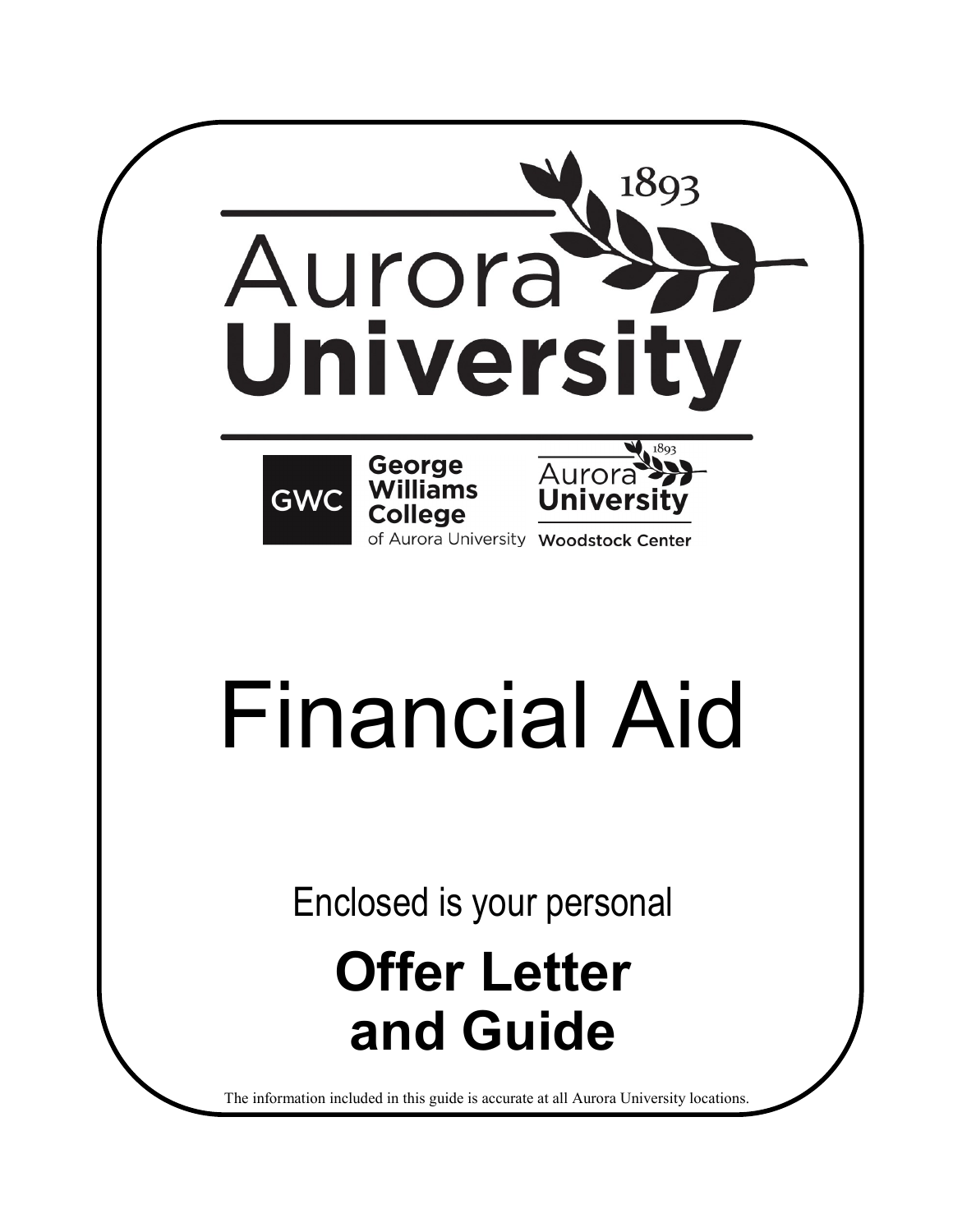# **Office of Financial Aid** *Aid Physical Aid Physical Aid Physical Aid Physical Aid Physical Aid Physical Aid Physical Aid Physical Aid Physical Aid Physical Aid Physical Aid*

**finaid@aurora.edu 630-844-6190 aurora.edu/financialaid Appointment: aurora.edu/finaiddailyappt**

# **Monday–Friday 8am-5pm**

**\*Please contact the Office of Financial Aid for seasonal hours.**

# **Evaluating Your Offer Letter**

- Review your offer letter carefully.
- Refer to the Explanation of Offer Letter and Estimated Net Cost on the back of your offer letter for more information.
- Your offer letter is NOT a bill. Actual direct costs will be based on your room and board choice, if applicable.

#### **Financial Aid Steps**

- All financial aid steps must be completed no later than May 1, 2022 or the due date shown on your Self-Service account.
- Steps completed after the requested due date may cause delays in processing your financial aid and result in late fees.
- Access all steps on your Self-Service account under the checklist section.
- Paper documents can be uploaded using the secure portal at **aurora.edu/submitfinaidforms**.
- Do not provide items that have not been requested as we are required to verify every document you submit.

# **Self-Service The Online Portal for Aurora University Students**

- All students receive a User ID and password for their Aurora University email and Self-Service account.
- **All financial aid correspondence is communicated to the student through AU email, phone, text, and Self-Service.**
- Use Self-Service to:
	- Check the status of requested documents.
	- Review financial aid steps to complete.
	- View offer letter and accept and decline loans.

# **Outside Funding Resources**

#### **Outside Scholarships**

- Scholarships can be awarded by any outside agency.
- On your Self-Service account, notify the Office of Financial Aid of any outside scholarships you are receiving.
- Advise the scholarship agency to send payment(s) to the attention of **Student Accounts**.
- Funds received will be credited to your student account.
- Check our "Additional Resources" page at **aurora.edu/finaidresources** to research scholarship opportunities.

#### **Veteran Benefits**

- The Office of Financial Aid is the certifying office.
- Determine your eligibility by contacting the Department of Veteran Affairs (VA).
- Benefit information can be found at **gibill.va.gov**.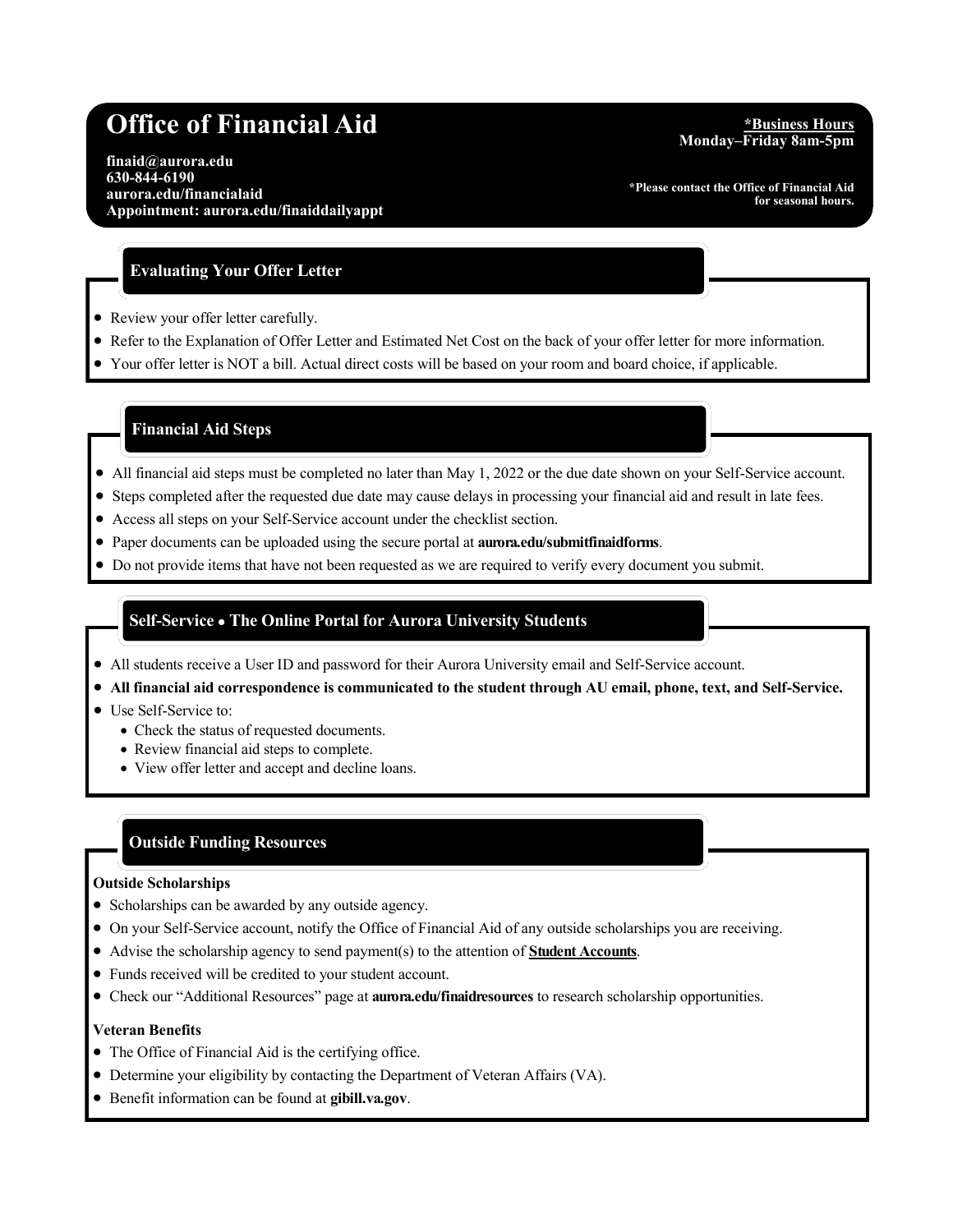### **Additional Lending Options**

- Federal Direct PLUS Loans a credit-based federal loan option. Find the electronic application at **studentaid.gov/plus-app**. The **Parent PLUS** Loan is an option for parents of dependent, undergraduate students.
	- The **Graduate PLUS** Loan is an option for students enrolled in graduate programs.
- Alternative Loan may be obtained through a private lender of choice, according to their unique terms.

#### **Loan Disbursement Schedules at Aurora University**

- Loan disbursement dates have been predetermined by Aurora University based on your enrollment.
- Check your loan disclosure statement from the U.S. Department of Education for loan disbursement information.
- The Student Accounts Office sends notifications of disbursement and refund activity to your AU email.

## **Federal & State Financial Aid Eligibility Limits**

- Due to government limits and Satisfactory Academic Progress regulations, it is in the students' best interest to complete their academic program as efficiently as able. Refer to the Satisfactory Academic Progress policy at **aurora.edu/ satisfactoryacademicprogress**.
- Limits for grants and loans include all aid received at all schools attended during the student's educational career.
- Students who have already completed a bachelor's or graduate degree are **only eligible** for student loans.
- The total Federal Pell Grant a student may receive cannot exceed the equivalent of 6 school years, or 600%, of full-time attendance. Review your usage on the Financial Aid homepage of your Self-Service account.
- Students become ineligible for the State of IL MAP Grant (Est) when they have used a total of 135 MAP Paid Credit Hours.
- Federal Stafford Loan lifetime limits:

| Dependent Undergraduate Limit   | $\frac{1}{2}$ \$31,000 (no more than \$23,000 in subsidized) |
|---------------------------------|--------------------------------------------------------------|
| Independent Undergraduate Limit | $\frac{1}{2}$ \$57,500 (no more than \$23,000 in subsidized) |
| Graduate and Professional Limit | \$138,500 (ineligible for subsidized loans post undergrad)   |

- Manage all federal loans through **studentaid.gov**.
	- Assigned servicer
	- Loan amounts
- Interest rates • Repayment status
- Lifetime usage totals (limits)

# **Summer Financial Aid**

- Summer aid requires a separate institutional application in addition to the FAFSA for the applicable academic year.
- Applications for summer are available beginning in December at **aurora.edu/financialaidforms**.
- If eligible for financial aid, you will receive an offer letter. You will also be notified if you are ineligible for aid during the summer term.